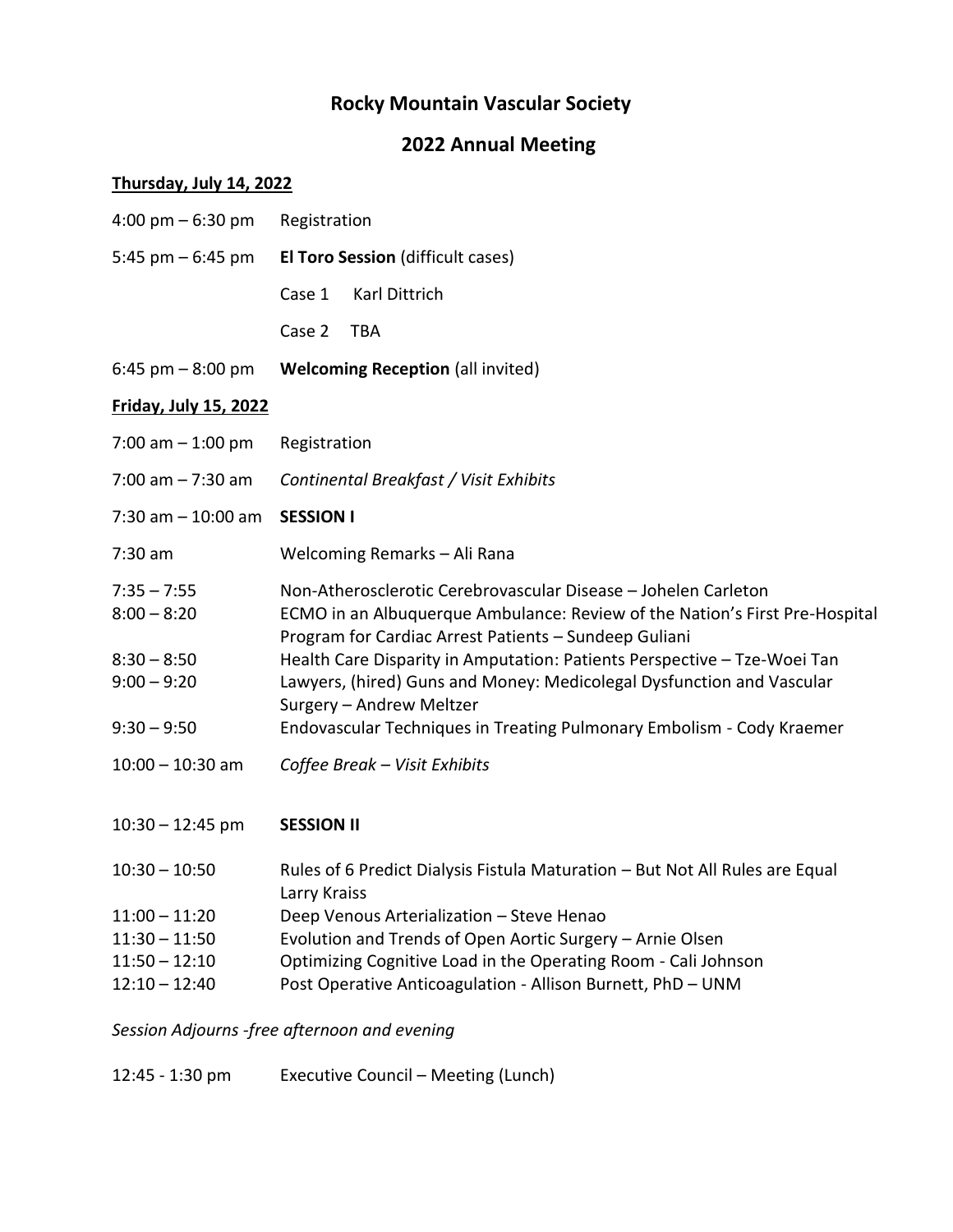### **Saturday, July 16th**

| 7:00 am $-$ 1:00 pm                      | Registration                                                                                                                                                                                                                                                                                                                                                                                                                                                                                                         |  |
|------------------------------------------|----------------------------------------------------------------------------------------------------------------------------------------------------------------------------------------------------------------------------------------------------------------------------------------------------------------------------------------------------------------------------------------------------------------------------------------------------------------------------------------------------------------------|--|
| $7:00$ am $-7:30$ am                     | Continental Breakfast / Visit Exhibits                                                                                                                                                                                                                                                                                                                                                                                                                                                                               |  |
| $7:30$ am $-8:30$ am                     | <b>Industry Update Session (non-accredited)</b>                                                                                                                                                                                                                                                                                                                                                                                                                                                                      |  |
| $8:30$ am $-9:15$ am                     | SESSION III - Philip Jacobs Resident/Fellow/Student Competition<br>Moderator: Ali Rana<br>a) High-intensity statin therapy reduces risk of amputation and reintervention<br>among patients undergoing lower extremity bypass for chronic limb<br>threatening ischemia - Jane He - Univ. of Utah<br>b) Arshia Arshad - University of New Mexico<br>c) DVT/Thrombectomy - Daniel Nguyen - University of Arizona<br>d) TBA - Taylor S. Orton - Mayo Clinic - Arizona<br>Amos Zimmerman - University of New Mexico<br>e) |  |
| $9:15 - 9:45$ am                         | Coffee Break - Visit Exhibits                                                                                                                                                                                                                                                                                                                                                                                                                                                                                        |  |
| $9:45 - 10:30$ am                        | <b>SESSION IV - VASCULAR JEOPARDY</b><br>Moderator: Emily Malgor                                                                                                                                                                                                                                                                                                                                                                                                                                                     |  |
| $10:30 - 1:15$ pm                        | <b>SESSION V</b>                                                                                                                                                                                                                                                                                                                                                                                                                                                                                                     |  |
| $10:30 - 10:50$ AM<br>$11:00 - 11:20$ am | Surgical Intervention for Recalcitrant DFU-Naren Patel<br>Hydrogen Sulfide in Diabetic Chronic Limb-Threatening Ischemia<br>- Ross Clark                                                                                                                                                                                                                                                                                                                                                                             |  |
| $11:30 - 11:50$ am                       | Update on Drug-eluding Balloons/Stents for Lower Extremity Vascular<br>Disease - Spencer Galt                                                                                                                                                                                                                                                                                                                                                                                                                        |  |
| $12:00 - 12:20$ pm                       | Reflections on surgical Resident Autonomy in the Operating Room -<br>Mark Langsfeld                                                                                                                                                                                                                                                                                                                                                                                                                                  |  |
| 12:30 pm                                 | Introduction of President's Address - Ben Brooke                                                                                                                                                                                                                                                                                                                                                                                                                                                                     |  |
| $12:35 - 1:15$ pm                        | <b>Presidential Address</b><br>Operating Room to Board Room, Building a Vascular Surgery Practice<br>Ali Rana                                                                                                                                                                                                                                                                                                                                                                                                        |  |
|                                          | Free afternoon                                                                                                                                                                                                                                                                                                                                                                                                                                                                                                       |  |
| 6:30 pm<br>7:30 pm                       | Reception<br><b>President's Dinner</b>                                                                                                                                                                                                                                                                                                                                                                                                                                                                               |  |